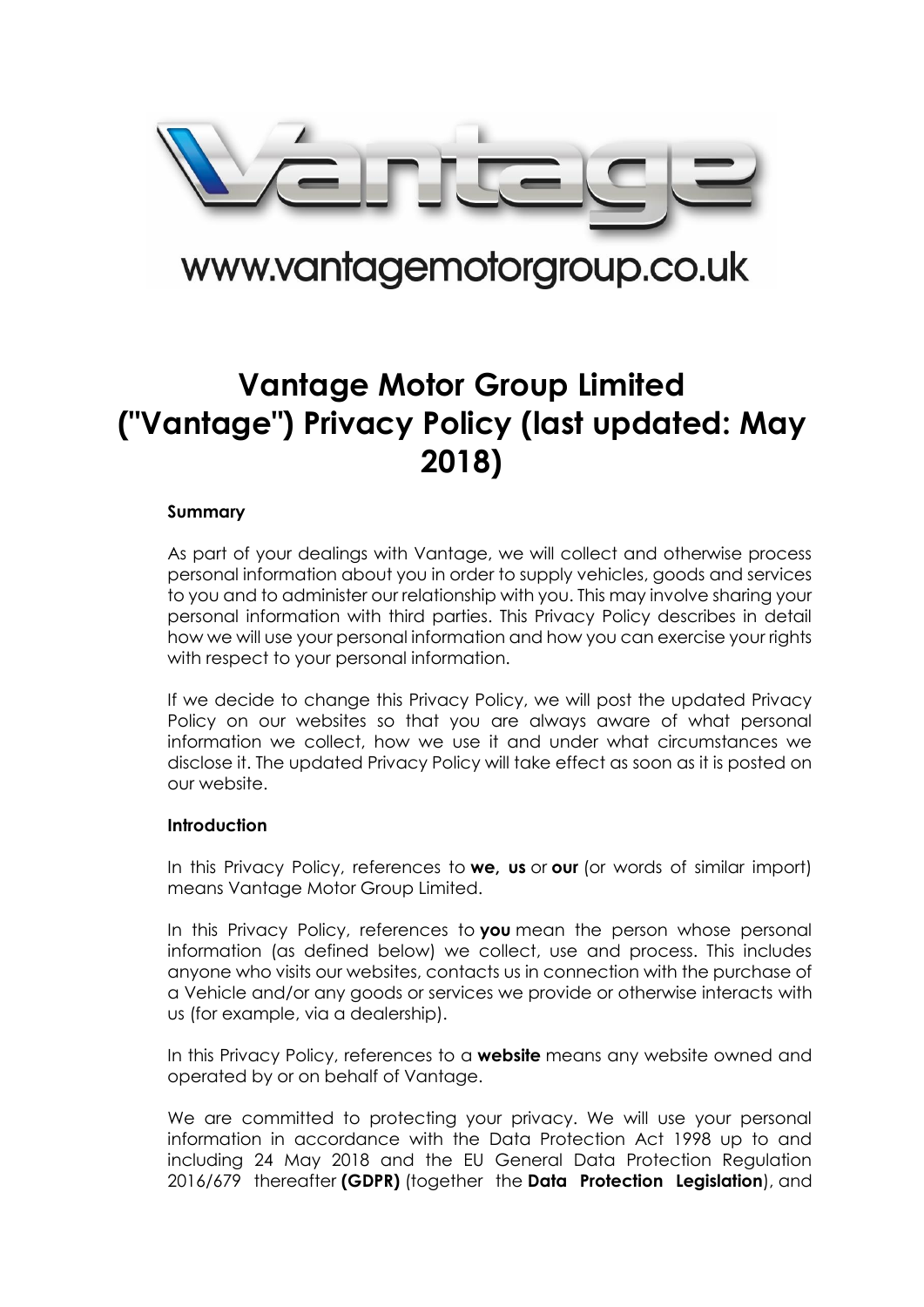all other applicable laws and regulations that relate to data protection and privacy.

# **Who is responsible for your personal information?**

For the purposes of the Data Protection Legislation, Vantage Motor Group Limited is the data controller in respect of your personal information that we collect, and process as further described in this Privacy Policy.

We may share your personal information with other organisations that may receive and process your personal information as a data controller in their own right. Please see below for further information. Vantage is registered at the Information Commissioners Office under registration number Z7948752.

# **What information do we collect?**

We may collect and process information about you, including your name, date of birth, address, contact details (including email address and mobile phone number), vehicle details, purchase history and data collected as part of any finance application or payment (including previous addresses, employment details and bank account details). This information is referred to in this Privacy Policy as **personal information.**

In particular, we may collect and process the following personal information about you:

- **Information that you provide by filling in forms, including those on our websites.**
- **A copy of your driving licence when you test drive a vehicle or are provided with a courtesy car.**
- **When you enquire about or purchase a vehicle or services we collect personal information to respond to your enquiry and to process and complete your purchase.**
- **Details about the transactions you carry out with us including vehicle support services and vehicle purchases and purchases of other goods.**
- **CCTV footage in which you feature when you visit our premises.**
- **Information contained in and records of communications between us, including e-mails, letters and text messages. We also record calls between us for training, monitoring and quality control purposes.**
- **Details of your visits to our websites, including, but not limited to, traffic data, location data (including the country and telephone area code where your computer is located), IP address and the resources that you access (including the pages of our website that you view).**
- **We will collect information concerning your marketing preferences.**
- **We also collect information to enable third parties to carry out credit reference checks on you (if you are purchasing a vehicle on finance) and we will receive and process information about the outcome of those checks in order to complete your purchase.**
- **We will collect information relevant to the insurance products that we sell that are provided by third parties.**

We may also collect non-identifying information about your preferences in connection with our websites, for the purposes of enhancing and personalising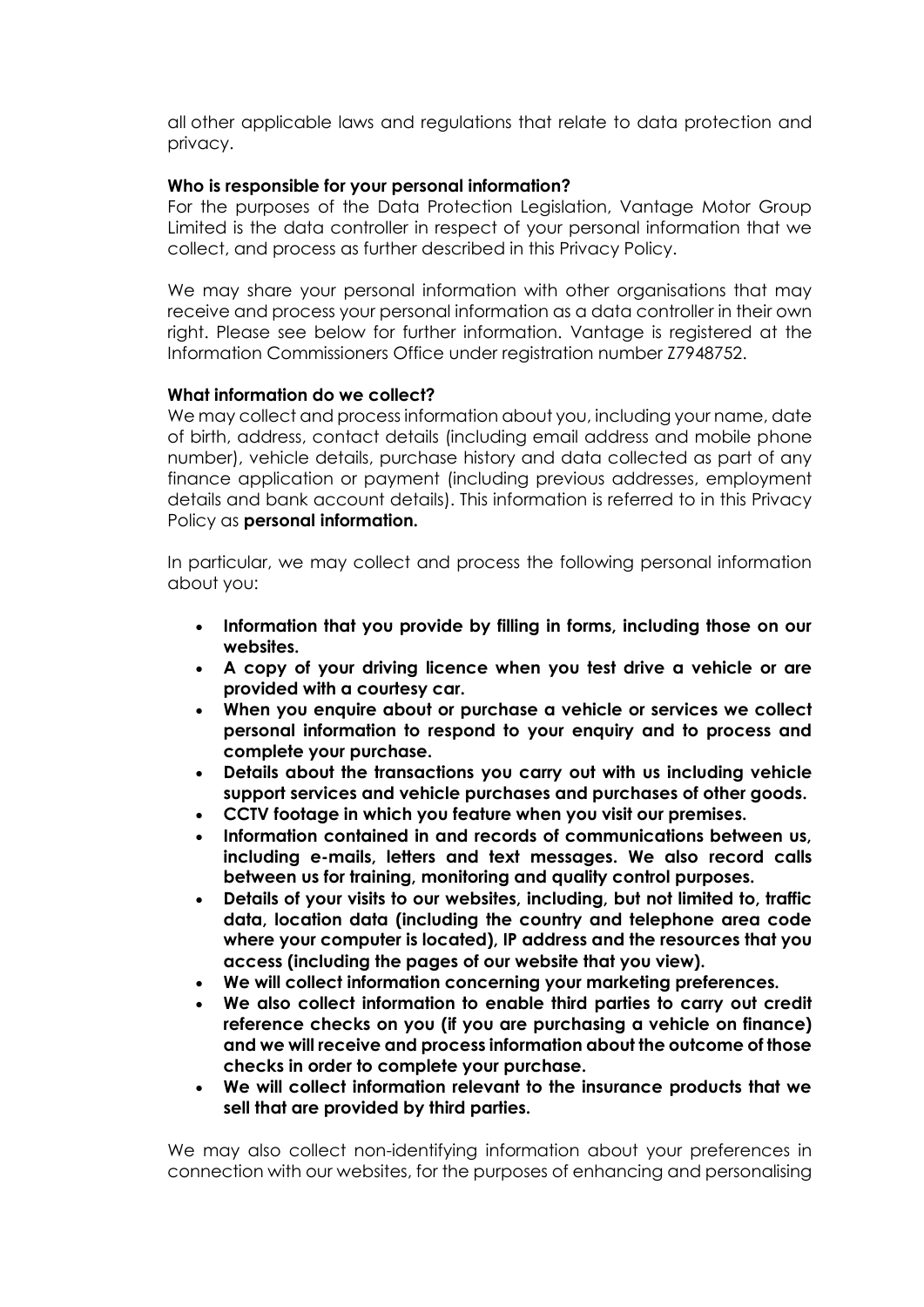your experience on the websites. We may provide our manufacturer partners and our advertisers with aggregate information about website users. We may also use such aggregate information to help advertisers reach the kind of audience they want to target. We may make use of the personal data we have collected from you to enable us to comply with our advertisers' wishes by displaying their advertisement to that target audience.

# **How do we use your personal information?**

We use your personal information in connection with our business activities. In particular, we may use your personal information in the following ways:

- **To respond to queries from you regarding the possible purchase of goods or services;**
- **To carry out our obligations arising from any contracts entered into between you and us including purchase of vehicles and provision of services, and to respond to queries from you regarding those contracts;**
- **To manage and administer the relationships between you and us;**
- **To notify you about changes to our services and to otherwise communicate with you; for example, we will use your contact details in order to respond to any queries that you submit to us; and**
- **To obtain feedback from you regarding us; and**
- **To provide you with reminders regarding your vehicle including, for example, when your vehicle is due to have a service or MOT undertaken.**

In accordance with your preferences, we may also use your personal information to provide you with information about vehicles, services, promotions and offers that may be of interest to you. The section below entitled "What choices do I have?" explains how you can change whether to receive this information. Please note that, even if you choose not to receive this information, we will use your personal information to provide you with important services communications, including communications in relation to any purchases you make or vehicle support services as we have a legitimate interest and or contractual obligation to you to do this (i.e. in relation to a recall or to remind you of your service dates to maintain your warranty cover).

Your personal information may also be used by us, our employees, contractors or agents, and disclosed to third parties, in order to comply with any legal obligation (including in connection with a court order), or in order to enforce or apply the terms of any agreements we have with or otherwise concerning you (including agreements between you and us, or to protect our rights, property or safety or those of our customers, employees or other third parties).

# **With whom do we share your personal information?**

In connection with the above uses of your personal information, we may share your personal information with third parties as described below.

We may disclose your personal information to third parties in connection with our business activities, including in the following circumstances: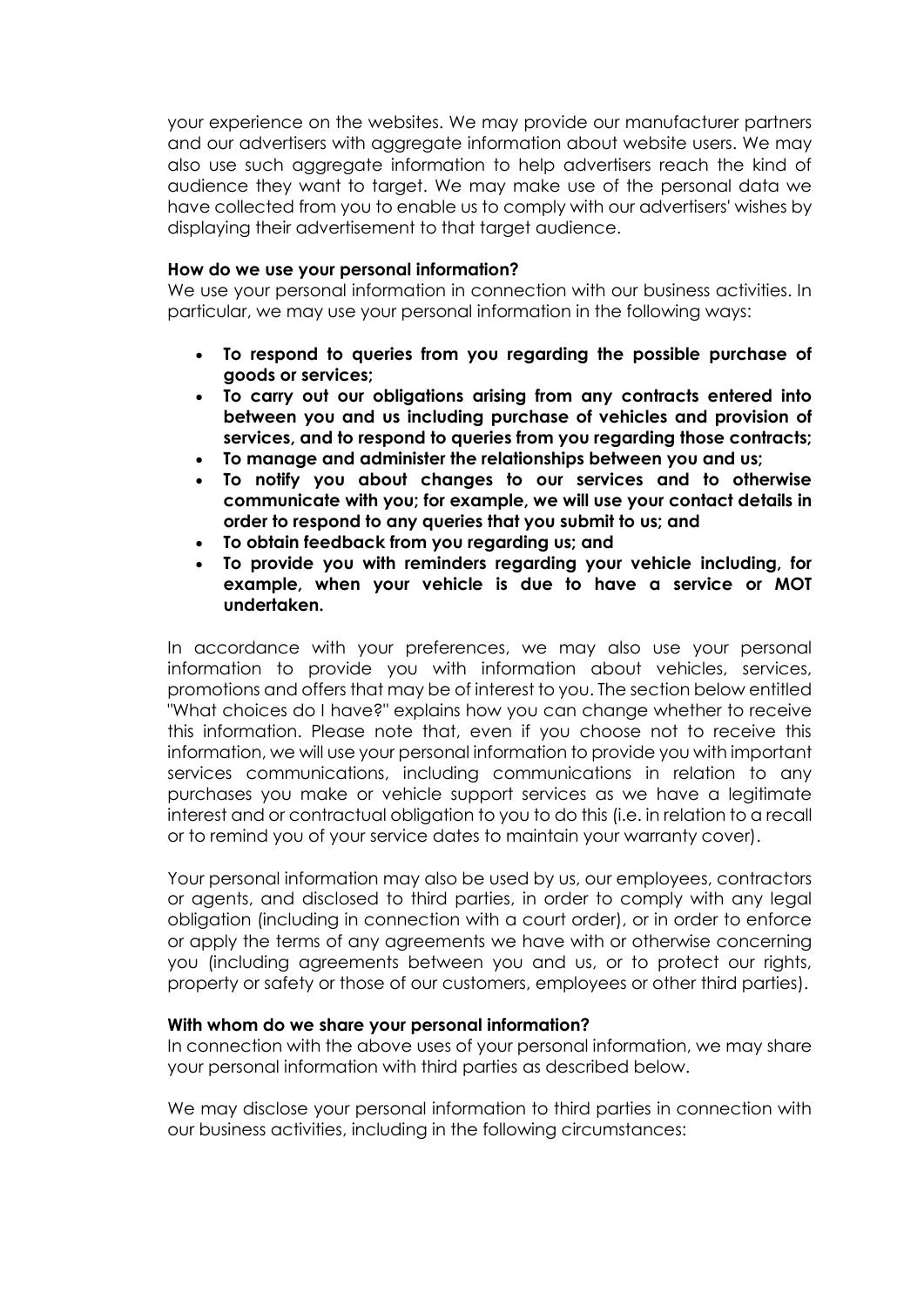- **We may pass your personal information to third part organisations that provide services to us (including assisting us with carrying out marketing activities).**
- **We may pass personal information to external agencies and organisations (including the police and other law enforcement agencies) for the purpose of preventing and detecting fraud (including fraudulent transactions) and criminal activity. We may also disclose personal information to the police and other law enforcement agencies in connection with the prevention and detection of crime.**
- **We may pass your personal information to a third-party finance company for the purposes of them providing you with finance. Those organisations may carry out credit checks and may disclose your data to credit reference agencies for that purpose.**
- **We will pass your personal information to third party providers of insurance products that we offer if you take up the option of purchasing one of those products.**
- **In the event that we sell or buy any business or assets (including car dealerships), we may disclose personal information held by us about our customers to the prospective seller or buyer of such business or assets. If we or substantially all of our assets are acquired by a third party (or subject to a reorganisation within our corporate group), personal information held by us about our customers will be one of the transferred assets.**
- **We may pass your personal information to third parties if we are under a duty to disclose or share your personal information in order to comply with any legal obligation (including in connection with a court order), or in order to enforce or apply the terms of any agreements we have with or otherwise concerning you (including agreements between you and us, or to protect our rights, property or safety or those of our customers, employees or other third parties;**
- **We may pass your personal information to the relevant franchise manufacturer partner relating to your vehicle. They may contact you directly regarding your vehicle and to obtain feedback and/or to provide offers.**
- **We may share non-personal aggregate statistics (group) data about visitors to our websites, sales and traffic patterns with other parties.**

# **Protecting your personal information**

Our security procedures mean that we may occasionally request proof of identity before we are able to disclose sensitive information to you.

The transmission of information via the internet is not completely secure; this risk is not specific to our Websites and is common across the internet. We cannot guarantee the security of your data (including your personal information) transmitted to our website; any transmission is at your own risk.

# **What rights do I have?**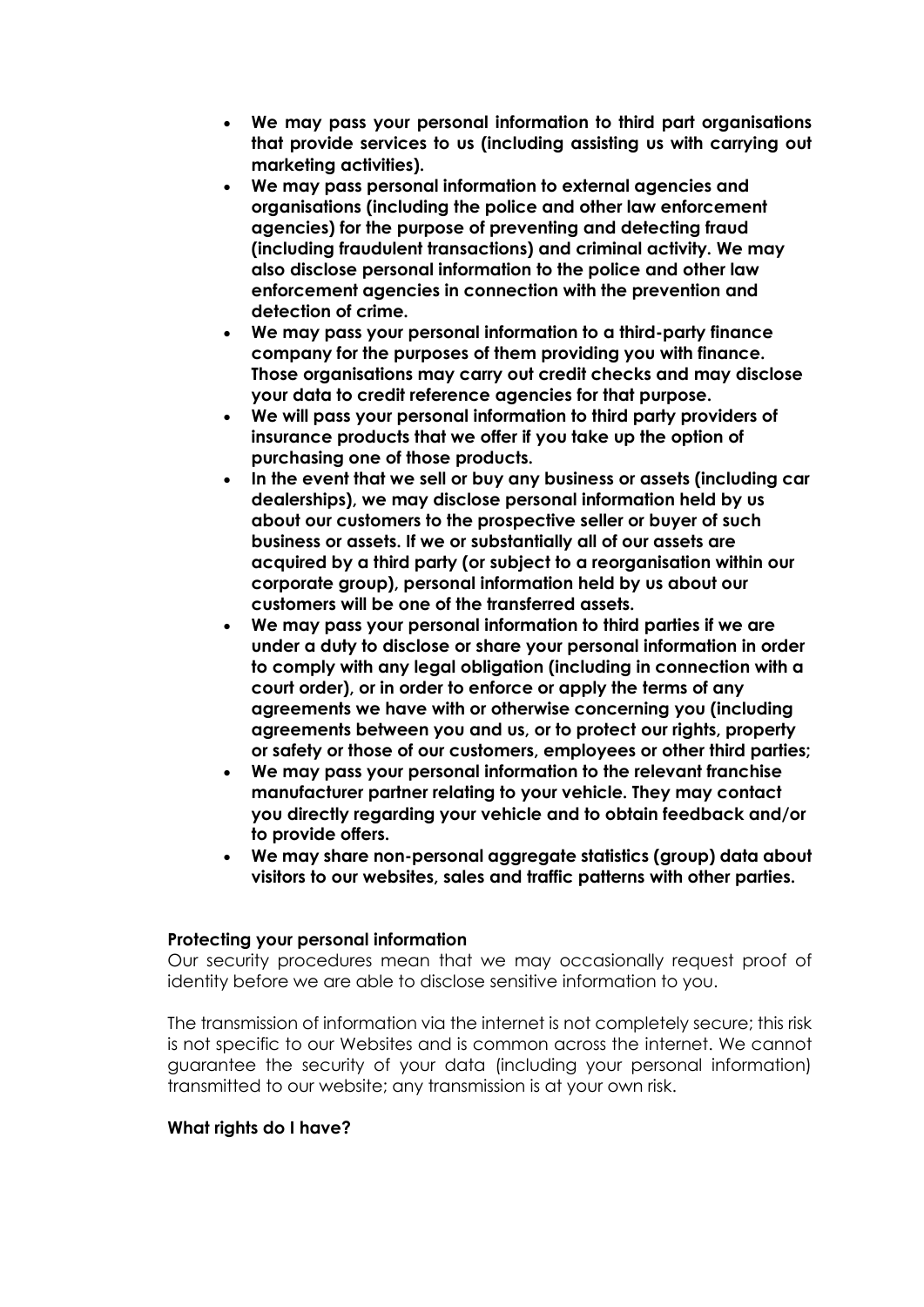If you think the personal information we hold about you is inaccurate or incorrect, you can request that we correct this information (including your marketing preferences) by writing to us using the details below.

You can choose to stop receiving marketing emails or SMS messages from us by following the unsubscribe link and instructions on the respective marketing emails or SMS messages we send you.

You can also choose to change your marketing preferences by writing to us using the details below.

#### **Access to your personal information**

The Data Protection Legislation gives you the right to access your personal information. To request access to your personal information, please contact us using the details below.

#### **Right to be forgotten**

You have the right to request that we delete your personal data in certain circumstances. If you would like more information about this, please contact us using the details below.

#### **Third Party sites**

Our website(s) contain links to other websites. This privacy policy applies only to our website(s), so visitors should always be aware when they are moving to another site and read the privacy statement of any site which collects personal information. We cannot be responsible for the privacy policies and practices of other sites even if you access those using links from our websites.

We do not pass on any personal information about our visitors to any other site (unless we have obtained your consent to do so). In addition, if you linked to a website from a third-party site, we cannot be responsible for the privacy policies and practices of the owners and operators of that third-party site and recommend that you check the policy of that third-party site and contact the owner or operator if you have any concerns or questions.

#### **Transferring your information outside of Europe**

As part of the services offered to you through the website, the information which you provide to us may be transferred to countries outside the European Economic Area **(EEA)**. By way of example, this may happen if any of our servers are from time to time located in a country outside of the EEA. If we transfer your information outside of the EEA in this way, we will take steps to ensure that it is to a country with data protection laws which are at least as stringent as those in England.

If you use our services while you are outside the EEA, your information may be transferred outside the EEA in order to provide you with those services.

# **Cookies**

Our website uses cookies. A cookie is a small file of letters and numbers that we put on your computer if you agree. These cookies allow us to distinguish you from other users of our website, which helps us to provide you with a good